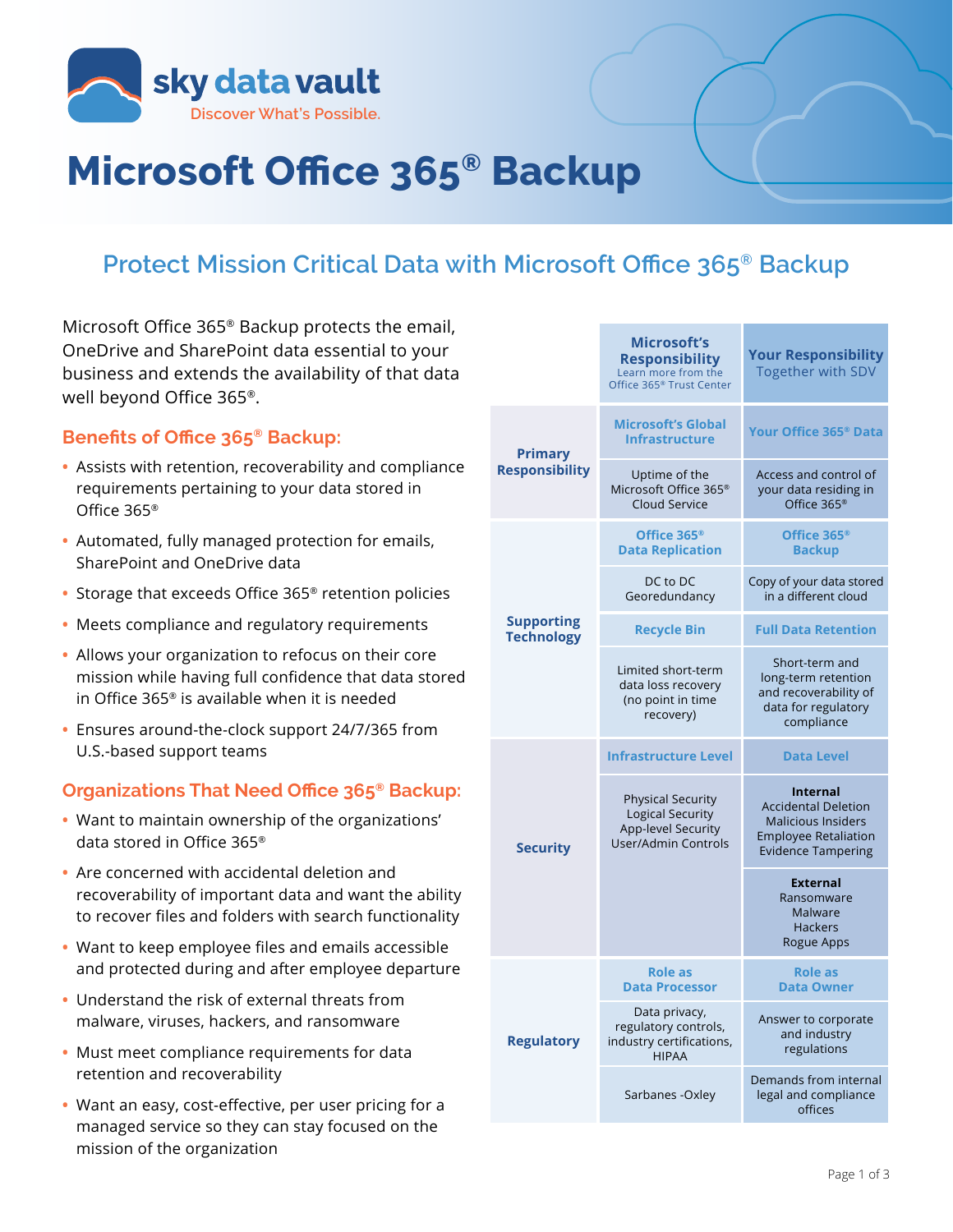

# **Microsoft Office 365® Backup**

**The 3 tables below illustrate the added retention and recoverability options provided by Sky Data Vault:**

#### **Microsoft Exchange**

|                                                                    | 1 Week                                                 |                | 1 Month 3 Months    |                                         | 1 Year                                  | 2 Years             | 5 Years | 7 Years |
|--------------------------------------------------------------------|--------------------------------------------------------|----------------|---------------------|-----------------------------------------|-----------------------------------------|---------------------|---------|---------|
| <b>Active Exchange</b><br>inbox or folder data                     | In Office $365^{\circ\star}$                           |                |                     |                                         |                                         | Moved to archive**  |         |         |
|                                                                    | Retained and recoverable with Sky Data Vault Backup*** |                |                     |                                         |                                         |                     |         |         |
| <b>Deleted Exchange</b><br>items                                   | Trash folder (90 days)                                 |                |                     | Recycle<br>Bin 1<br>$(14 \text{ days})$ | Recycle<br>Bin 2<br>$(30 \text{ days})$ | Permanently deleted |         |         |
|                                                                    | Retained and recoverable with Sky Data Vault Backup    |                |                     |                                         |                                         |                     |         |         |
| <b>Employee leaves the</b><br>company, Exchange<br>account deleted | In Office<br>$365^\circ$                               | Recycle<br>Bin | Permanently deleted |                                         |                                         |                     |         |         |
|                                                                    | Retained and recoverable with Sky Data Vault Backup    |                |                     |                                         |                                         |                     |         |         |

\* If using Microsoft Office 365® Business Essentials or Business Premium, 50 GB of active data storage is available.

- \*\* If using Microsoft Office 365® Business Essentials or Business Premium, 50 GB of archive data storage persists as long as the subscription is active. If a user account or mailbox is deleted, after 90 days, the archive is permanently deleted. Admins must set up archiving rules, or end users must manually move items into the archive.
- \*\*\* Active data is backed up on an ongoing basis (every 4 hours), and for seven years all restore points are maintained. Active data restore points more than seven years old will be deleted.

NOTE: This data is accurate as of January 2022.